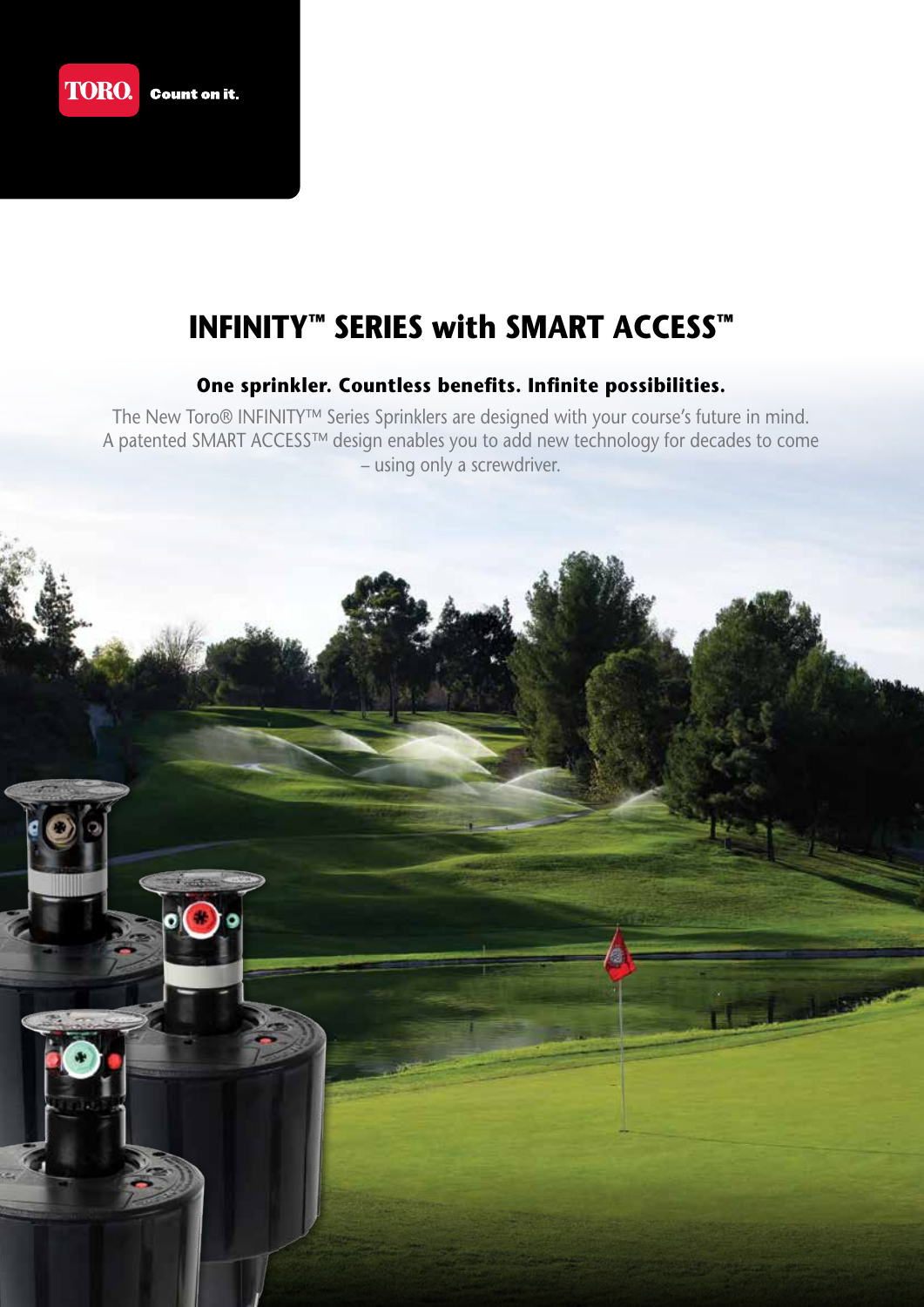INTRODUCING TORO® INFINITY™ SERIES GOLF SPRINKLERS Golf sprinklers with all the efficiency and proven performance features and benefits of the 800S and DT Series and more. Countless Benefits. Infinite Possibilities.



The opportunities are limitless with the new Toro INFINITY Series golf sprinkler. From immediate convenience, compatibility and labor savings to extra capacity for future technologies, INFINITY keeps you ahead of the game for decades to come.



**GDC 2-wire module accessible from the top**



**Wire splices protected in the SMART ACCESS compartment and accessible from the top**



**Pilot valve accessible from the top without shutting off water source**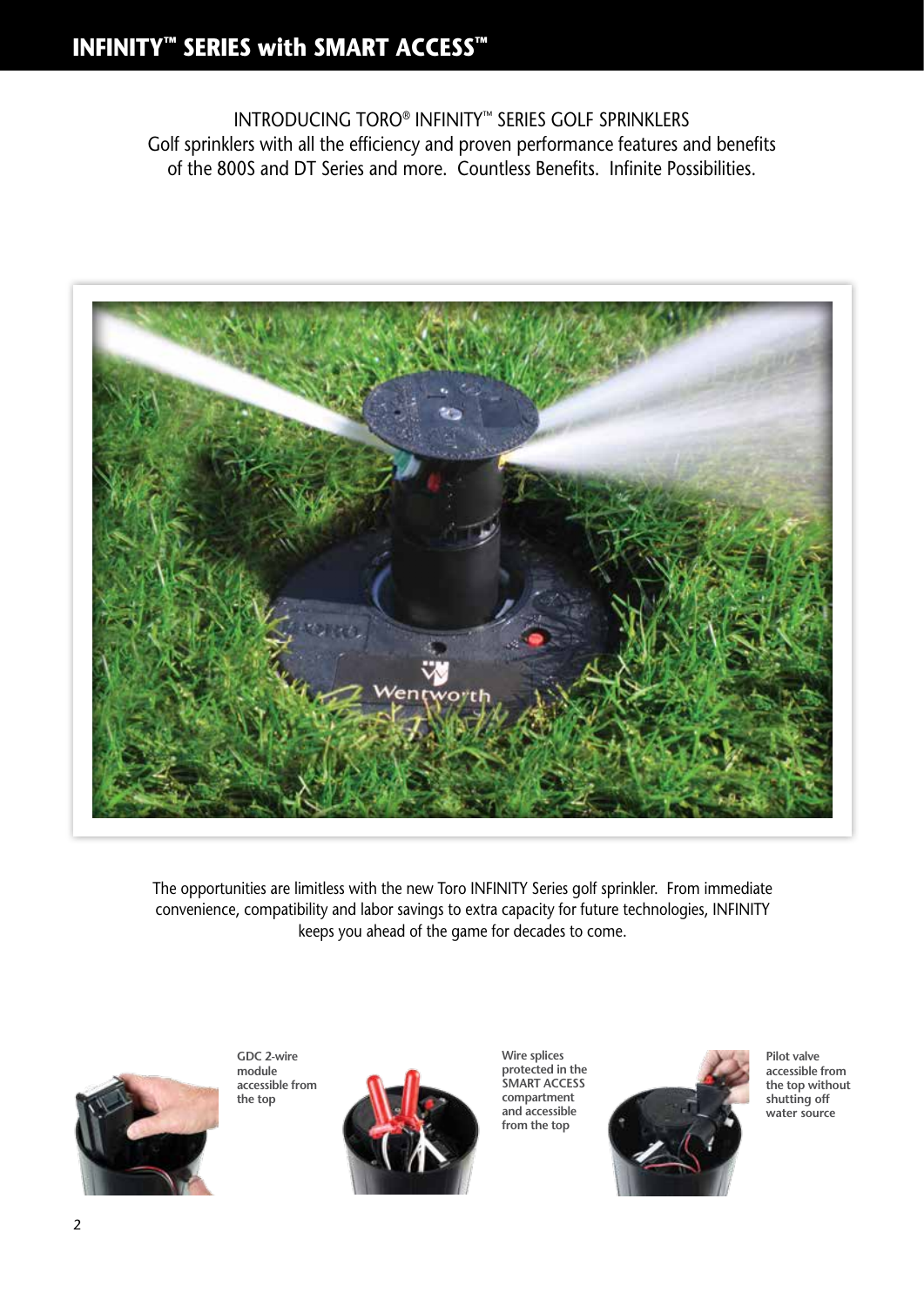The patented INFINITY Series sprinklers are designed to save you time and with your course's future in mind. Whether you choose a Toro Satellite or 2-wire control system the patented SMART ACCESS™ design enables you to add new technology for decades to come. You won't need to invest in new sprinklers as technology advances, because the INFINITY Series are built for flexible expansion, not replacement, to keep your course looking its best and your golfers playing.

### **TOP LINE THINKING**

The new INFINITY™ Series changes everything for the better: course quality, workload and most important, it keeps players playing. Calculate the money you'll save by cutting sprinkler maintenance from hours to minutes. And just think about how much better your course will look when you replace shovels with screwdrivers. No holes or piles of dirt to draw unwanted attention from players or the Greens Committee.



**Customizable with golf course logo and/or yardage marker**



### **REAL WORLD THINKING**

The benefits to course maintenance and quality are countless, but it's the professional benefits that really make the INFINITY™ Series the smart choice. The latest innovation from TORO, INFINITY let's you truly manage your work crews, budgets and course improvements now and in the future. That not only helps you keep your course looking and playing its best, it makes you look pretty good, too.

### **BOTTOM LINE THINKING**

The new INFINITY™ Series provides all the efficiency and proven performance features and benefits of the 800S and DT Series, without increasing the overall size of the sprinklers. With SMART ACCESS™ you can access all sprinkler components from the top. Adding new capabilities is just as easy, making the future a welcome change.





**SMART ACCESS Provides top accessibility to all critical components.**



**Futureproof your investment. The SMART ACCESS compartment provides room to grow.**

**INFINITY. Engineered for Today's Challenges. Designed for Tomorrow's Technologies.**

Learn more at: toro.com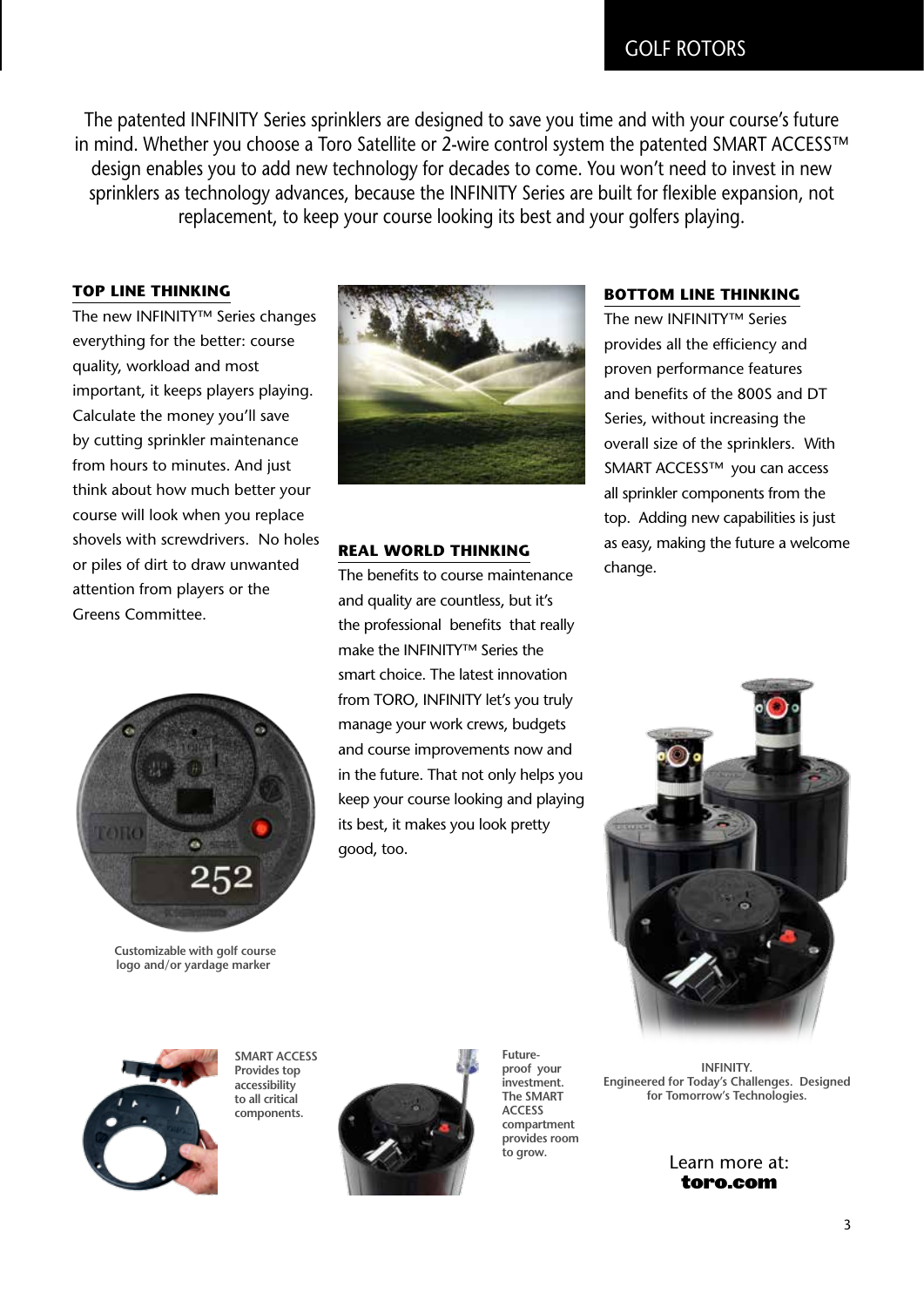#### **TORO. Count on it.**



**Trajectory adjustment** INFINITY SERIES models are available. In 24-position Tru-Jectory or Dual trajectory to help fight the wind, avoid obstacles or to reduce the radius.



#### **Industry's largest high performance nozzle selection**

From 6,0 m to 30,5 m (20' to 100') we've got you covered! Only Toro provides the flexibility to optimize your system for maximum uniformity.



## **Ratcheting riser**

Align part circle quickly and easily or adjust watering locations to suit seasonal needs. Standard on all INFINITY™ part circle models.

#### **Part and full circle models in one**

Align part circle quickly and easily or adjust watering locations to suit seasonal needs. Standard on all INFINITY™ part circle models.



**Nozzle base clutching** Hot spot watering has never been easier, simply turn, hold and shoot to put down as much water as needed.

The challenge today isn't simply to maintain a beautiful golf course. It's to maintain it on a budget. To succeed, you need to work smarter, more efficiently and more economically than ever before. That's why Toro Irrigation products are engineered to give you not only great results, but also the lowest cost of ownership over time. With Toro, profit and beauty don't have to be opposites. Learn more at: **toro.com** 

Once installed, there is no difference in size between the New INFINTY Series and your existing 800S and DT models: The same height as your existing 1" or 1.5" 800S and DT models, and the same diameter as your 1.5" models

INF55: 19cm (7.5")

DT55: 19cm (7.5")



Products depicted in this brochure are for demonstration purposes only. Actual products offered for sale may vary in design and features.

©2014 The Toro Company 8111 Lyndale Avenue South Bloomington, MN 55420 www.toro.com

GB 200-5723 Printed in the U.S.A.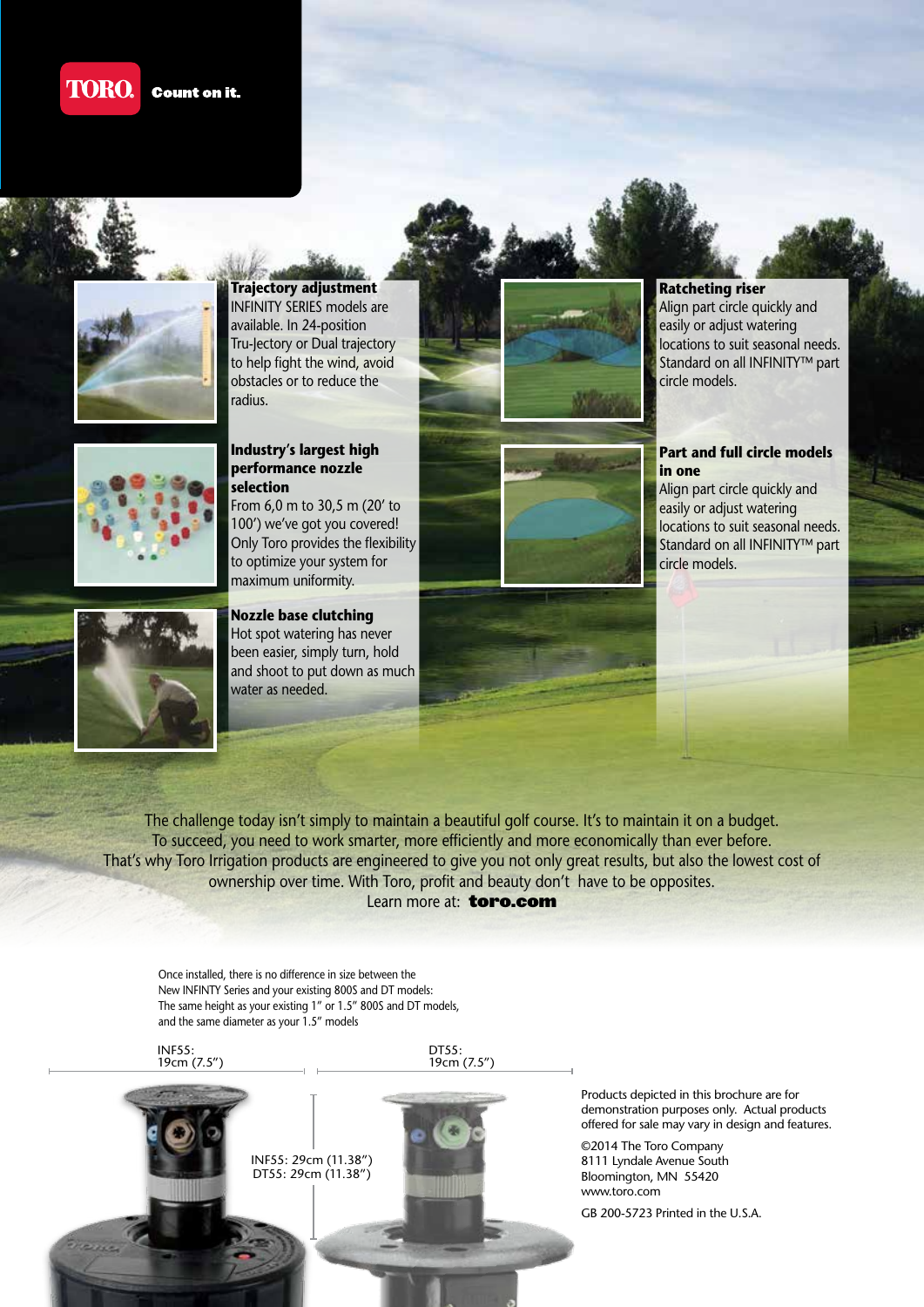#### INF34 Conversion Upgrades

| Models      | Description                     |
|-------------|---------------------------------|
| INF34-3134  | INF34 w/31-34 Nozzles           |
|             | (33 Nozzle Installed)           |
| INF34-3537  | INF34 w/35-37 Nozzles           |
|             | (35 Nozzle Installed)           |
| INF34-3134E | INF34 w/31-34 Nozzles           |
|             | (33 Nozzle Installed), Effluent |
| INF34-3537E | INF34 w/35-37 Nozzles           |
|             | (35 Nozzle Installed), Effluent |

## INF54 Conversion Upgrades Models Description

| INF54-5154  | INF54 w/51-54 Nozzles                   |
|-------------|-----------------------------------------|
|             | (53 Nozzle Installed)                   |
| INF54-5558  | INF54 w/55-58 Nozzles                   |
|             | (55 Nozzle Installed)                   |
| INF54-59    | INF54 w/ 59 Nozzle installed            |
| INF54-5154E | INF54 w/51-54 Nozzles                   |
|             | (53 Nozzle Installed). Effluent         |
| INF54-5558E | INF54 w/55-58 Nozzles                   |
|             | (55 Nozzle Installed), Effluent         |
| INF54-59E   | INF54 w/ 59 Nozzle installed, Effluent, |
| 102-5011    | 690 Adapter                             |
|             | allows you to upgrade                   |
|             | any 690 with INF54                      |

any 690 with INF54 conversions



## $Specifying Information$

#### Features

38 39 Note: Not all models available.



Dual Trajectory adjustment on main nozzle - 25° or 15° Constant velocity full circle drive Radius reduction screw can effectively reduce the sprinkler throw down to 30' Operating Specifications Inlet: •INF34: 25mm (1") NPT, BSP or ACME •INF54: 40mm (1.5") NPT, BSP or ACME Radius:  $\cdot$  INF34: 15,9 – 27,8m (52' – 91')  $\cdot$  INF54: 15.9 – 30.2m (52' – 99') Flow Rate: •INF34: 49,2-177,5 LPM (13.0 – 46.9 GPM) •INF54: 50,0-233,9 LPM (13.2 – 61.8 GPM) Precipitation Rates: •INF34: Minimum: 8,4 mm/hr (0.33"/hr) •Maximum: 13,9 mm/hr (0.55"/hr) •INF54: Minimum: 8,4 mm/hr (0.33"/hr) •Maximum: 15,5 mm/hr (0.61"/hr) Pilot Valve: Selectable at 3,5; 4,5; 5,5; and 6,9 Bar (50, 65, 80 and 100 psi) Recommended Operating Pressure Range: •4,5-6,9 Bar (65-100 psi) •Maximum: 10,3 Bar (150 psi) •Minimum: 2,8 Bar (40 psi) Activation Type •Standard Solenoid •Spike Guard Solenoid •Nickel-plated Spike Guard Solenoid •DC Latching Solenoid (DCLS) •Integrated GDC Module w/DCLS Trajectory: 25° or 15° **Dimensions** SMART ACCESS™ Cover And Compartment Diameter: •INF34: 19cm (7.5") •**INF54:** 19cm (7.5") Body height: •INF34: 25cm (10") •INF54: 29cm (11.38") Weight: •INF34: 1,91kg (4.22 lbs.) •INF54: 2,28kg (5.04 lbs.) Pop-up height to nozzle: 8,25cm (3.25") Warranty Two years Five years when installed with Toro Swing Joints

|  | on — INF34 & INF54 |  |  |  |  |  |  |  |  |  |  |  |
|--|--------------------|--|--|--|--|--|--|--|--|--|--|--|
|--|--------------------|--|--|--|--|--|--|--|--|--|--|--|

|                      | INFX4-XXX-XX  |                                                                                                                                                  |                                                                 |                                                                                                                                                           |            |  |  |  |  |  |  |  |  |
|----------------------|---------------|--------------------------------------------------------------------------------------------------------------------------------------------------|-----------------------------------------------------------------|-----------------------------------------------------------------------------------------------------------------------------------------------------------|------------|--|--|--|--|--|--|--|--|
| Body<br>Inlet        | Arc           | Nozzle                                                                                                                                           | Pressure<br>Regulation*                                         | <b>Activation Type</b>                                                                                                                                    | Optional   |  |  |  |  |  |  |  |  |
| <b>INFX</b>          | 4             | X X                                                                                                                                              |                                                                 |                                                                                                                                                           | $\wedge$   |  |  |  |  |  |  |  |  |
| $3 - 1"$<br>$5 - 1%$ | 4-Full Circle | INF34-31, 32, 33, 34, 35, 36, 37<br>INF54-51, 52, 53, 54, 55, 56, 57, 58, 59                                                                     | 6-65 psi (4,5 bar)<br>8-80 psi (6,5 Bar)<br>1-100 psi (6,9 Bar) | 1-Standard Solenoid<br>2-Spike Guard™ Solenoid<br>3-Nickel-plated Spike Guard Solenoid<br>4-DC Latching Solenoid (DCLS)<br>5-Integrated GDC Module w/DCLS | 7-Effluent |  |  |  |  |  |  |  |  |
|                      |               | Example: When specifying an INF34 Series Sprinkler with #34 nozzle, pressure regulation at 65 psi and Spike Guard you would specify: INF34-346-2 |                                                                 |                                                                                                                                                           |            |  |  |  |  |  |  |  |  |
|                      |               | * All sprinklers are equipped with the selectable pilot valve that allows settings at 50, 65, 80 and 100 psi.                                    |                                                                 |                                                                                                                                                           |            |  |  |  |  |  |  |  |  |

The New INFINITY 34/54 is Toro's Premium full-circle golf sprinkler series with Smart Access. The dual trajectory main nozzle provides exceptional nozzle performance at the 25° standard angle position and great performance in windy applications at the 15° low angle position. And the consistency of the constant velocity full circle drive ensures even water application across the coverage area every time you water.

> *SMART ACCESS provides top accessibility to all critical components and room to grow for whatever the future holds.*

## Features & Benefits

Industries Largest Nozzle Selection

Nozzles from 15,9m - 30,2m (52' to 99'). Color coded for easy flow and radius identification and threaded from the front to simplify servicing.

> *Dual Trajectory - 25° or 15° Provides two selections for the main nozzle trajectory; the 25 degree setting provides maximum distance of throw and the 15 degree setting provides improved wind performance, radius reduction and obstacle avoidance.* 15°

#### Five Activation types

- Standard solenoid
- Spike Guard™ solenoid
- Nickel plated Spike Guard solenoid
- DC Latching solenoid (DCLS)
- Integrated GDC module w/ DCLS available on all INFINITY models!

#### Constant Velocity Full Circle Drive

Ensures consistent rotation speeds when matched with station run times for even water application across the coverage area every time you water.

### Radius Reduction Screw for Fine Tuning

In combination with main nozzle sizing and trajectory adjustment the radius reduction screw can effectively reduce the sprinkler throw down to 9,1m (30').

25°



## INFINITY™ 34/54 SERIES



## GOLF ROTORS